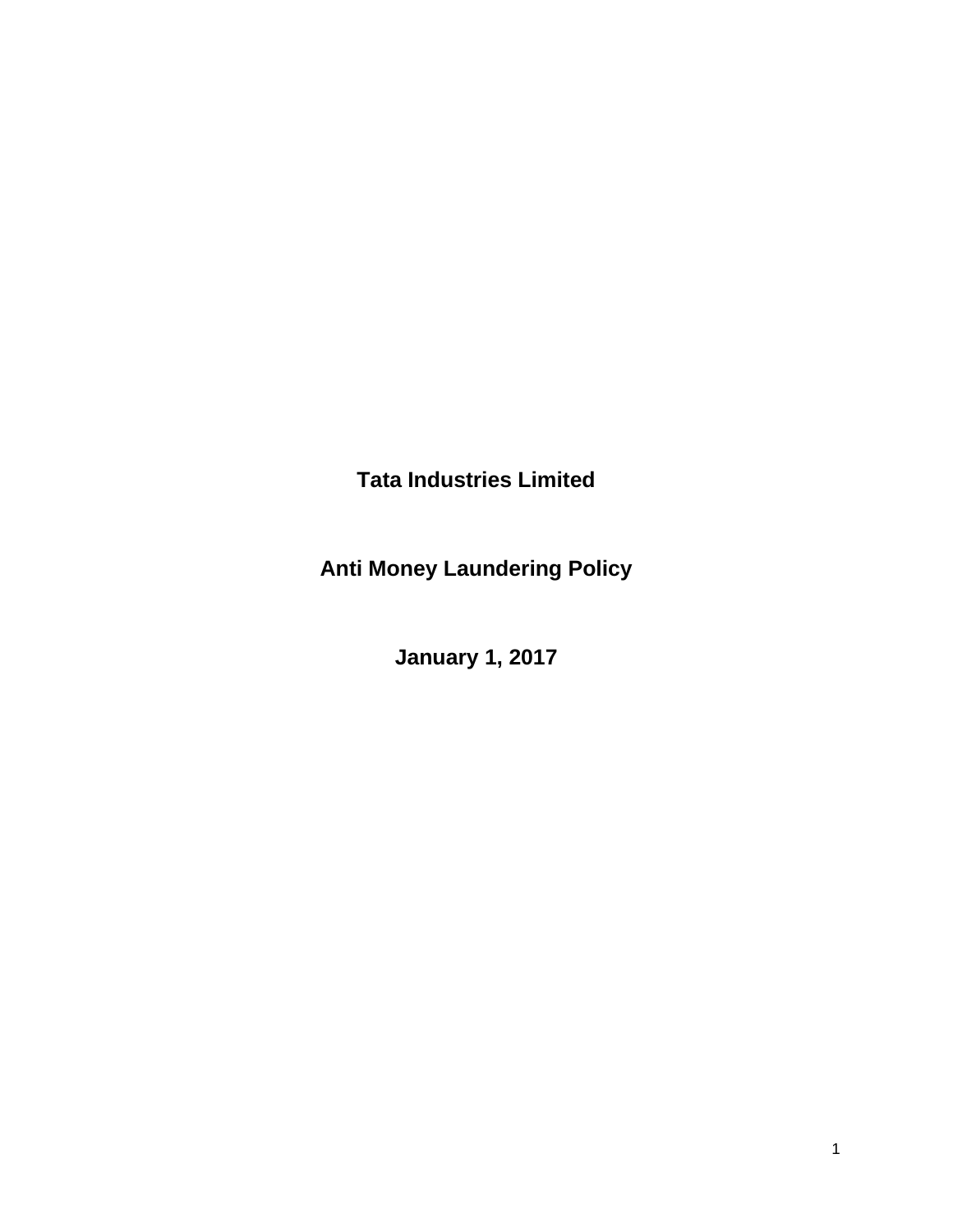### **MODEL ANTI-MONEY LAUNDERING POLICY**

### **I. POLICY STATEMENT AND PURPOSE**

- **1.** As a Tata company, we are committed to complying fully with all applicable Anti-Money Laundering ("**AML**") laws in the conduct of our businesses. Section D Clause 21 of the Tata Code of Conduct 2015 **("TCoC 2015")** states "*We shall comply with all applicable anti-money laundering, anti-fraud and anti-corruption laws and we shall establish processes to check for and prevent any breaches of such laws*". Towards this objective, we must conduct business only with reputable customers who are involved in legitimate business activities and whose funds are derived from legitimate sources. Appropriate measures must be set up to ensure that we do not, even inadvertently, accept forms of payment that are known or suspected to be means of laundering money. One such measure would be in implementing risk-based "Know-Your-Customer" **("KYC")** due diligence procedures calibrated to the risk in question, if adopted by the Company, as well as systemic 'Red Flags' to detect unacceptable or suspicious forms of payment. Our employees acknowledge that failing to detect customer relationships and transactions that place our Company or the TATA brand at risk, could cause irreparable harm to our reputation, leading to significant financial loss and severe penalties under applicable law*.*
- **2.** The purpose of this Anti-Money Laundering Policy **("AML Policy")** is to prevent any involvement by our Company in money laundering activity even where the involvement may be unintentional. It requires our directors, officers, other employees and those who work with us to recognize questionable financial transactions, and to take steps to conduct appropriate additional due diligence. If any 'Red Flag', whether or not listed in this AML Policy is triggered, the **Designated Persons** *(as defined below)* need to promptly contact our Company's **Compliance Officer** *(as defined below)* to facilitate any further due diligence or action that may be needed. If any such 'Red Flags' are received by the Company Ethics Counsellor **("CEC"),** the CEC would promptly forward these to the Compliance Officer. Our Company is also committed to cooperate with law enforcement and regulatory agencies enforcing anti-money laundering laws and regulations.
- **3.** This AML Policy constitutes a minimum standard. It must be complied with in any country in which our Company does business even when the policy is stricter than the anti-money laundering laws that are applicable in that country, including both applicable local laws and those laws with extraterritorial application. However, when applicable anti-money laundering laws are stricter than this policy, such laws must be complied with. In case of any doubts, Designated Persons must contact our Company's Compliance Officer.
- **4.** The guidelines in this AML Policy supplement the Tata Code of Conduct 2015 **("TCoC 2015")** and should be read in conjunction with:
	- a) TCoC 2015;
	- b) The Whistleblower Policy;
	- c) The Anti-Bribery and Anti-Corruption Policy;
	- d) Any guidance published pursuant to this policy;
	- e) Any other relevant policies as may be implemented from time to time.
- **5.** Because no code of conduct or policy can cover every possible situation, our Company relies on the Designated Persons to use good judgment and to speak up when they have either questions or concerns.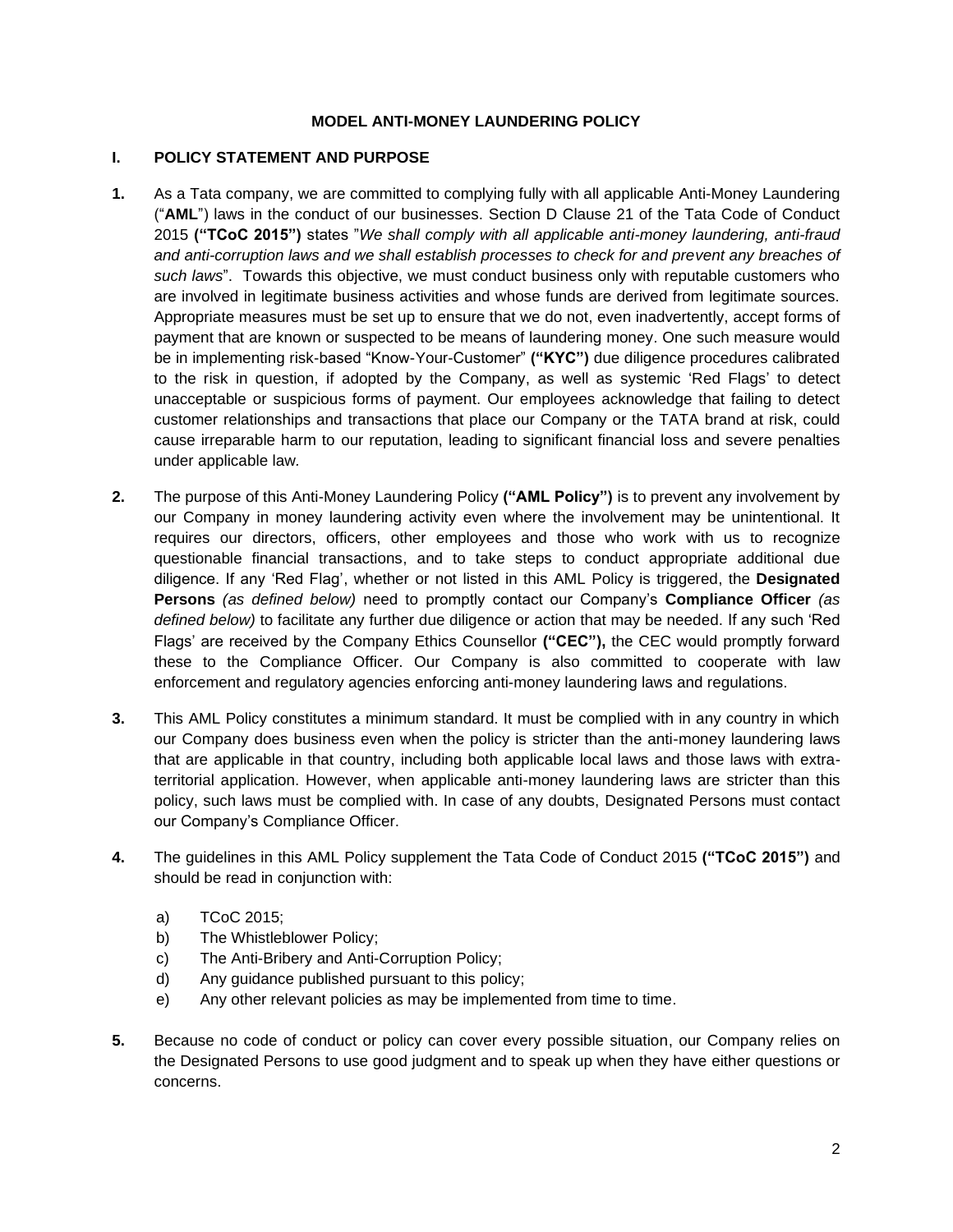### **II. SCOPE AND APPLICABILITY**

This AML Policy is applicable to our Company including its Divisions. Our Company shall recommend adoption of this AML Policy to the Boards of its subsidiaries, associates and joint ventures.

This AML Policy is applicable to all individuals working at all levels and grades, including directors, senior managers, officers, other employees (whether permanent, fixed-term or temporary), consultants, contractors, trainees, interns, seconded staff, casual workers and agency staff, agents, or any other person associated with our Company and such other persons including those designated by the Compliance Officer from time to time (all of the aforesaid being collectively referred to as **"Designated Persons"**).

### **III. COMPLIANCE OFFICER AND DESIGNATED DIRECTOR**

- **1.** Our Company shall, from time to time, designate an employee of sufficient seniority, competence and independence as the Compliance Officer to ensure compliance with the provisions of this AML Policy ("**Compliance Officer**") and the same shall be notified to the Designated Persons. **Mr. S. Sriram, Vice President (Finance) & Company Secretary**, has been designated as the **Compliance Officer** of the Company. All reports, complaints, doubts or concerns in relation to this AML Policy shall be raised by the Designated Persons to the Compliance Officer.
- **2.** All queries, concerns or complaints received by the CEC dealing with a money laundering issue should be reported to the Compliance Officer by the CEC. Any action required to be undertaken under this AML Policy shall be taken by the Compliance Officer in accordance with this AML Policy. The Compliance Officer shall have a functional reporting to the **Designated Director, Mr. N. Srinath** and shall submit quarterly compliance reports to the Designated Director. Aggravated cases of breach of this AML Policy shall be escalated to the Board of Directors of our Company ("**Board**") through the Designated Director.

#### **IV. GUIDANCE ON MONEY LAUNDERING**

- **1.** The phrase "money laundering" is generally understood to mean any act or attempted act to conceal or disguise the true origin and ownership of illegally obtained proceeds so that they appear to have originated from legitimate sources thereby avoiding prosecution, conviction and confiscation of the illegal proceeds. Money laundering can be used by terrorist organizations, tax evaders, smugglers, by those engaged in bribery, or anyone who receives money for illegal activities or through illegal means. Countering money laundering is of critical importance as it ensures that illegal funds do not remain hidden and do not get integrated into legal business and consequently into the legal economy.
- **2.** The Government of India has enacted the Prevention of Money Laundering Act, 2002 and issued rules and regulations thereunder ("**PMLA**") for preventing money laundering and countering the financing of terrorism in India, with effect from July 1, 2005. The PMLA defines the offence of money laundering as "*Whosoever directly or indirectly attempts to indulge or knowingly assists or knowingly is a party or is actually involved in any process or activity connected with the proceeds of crime and projecting it as untainted property shall be guilty of offence of money laundering*."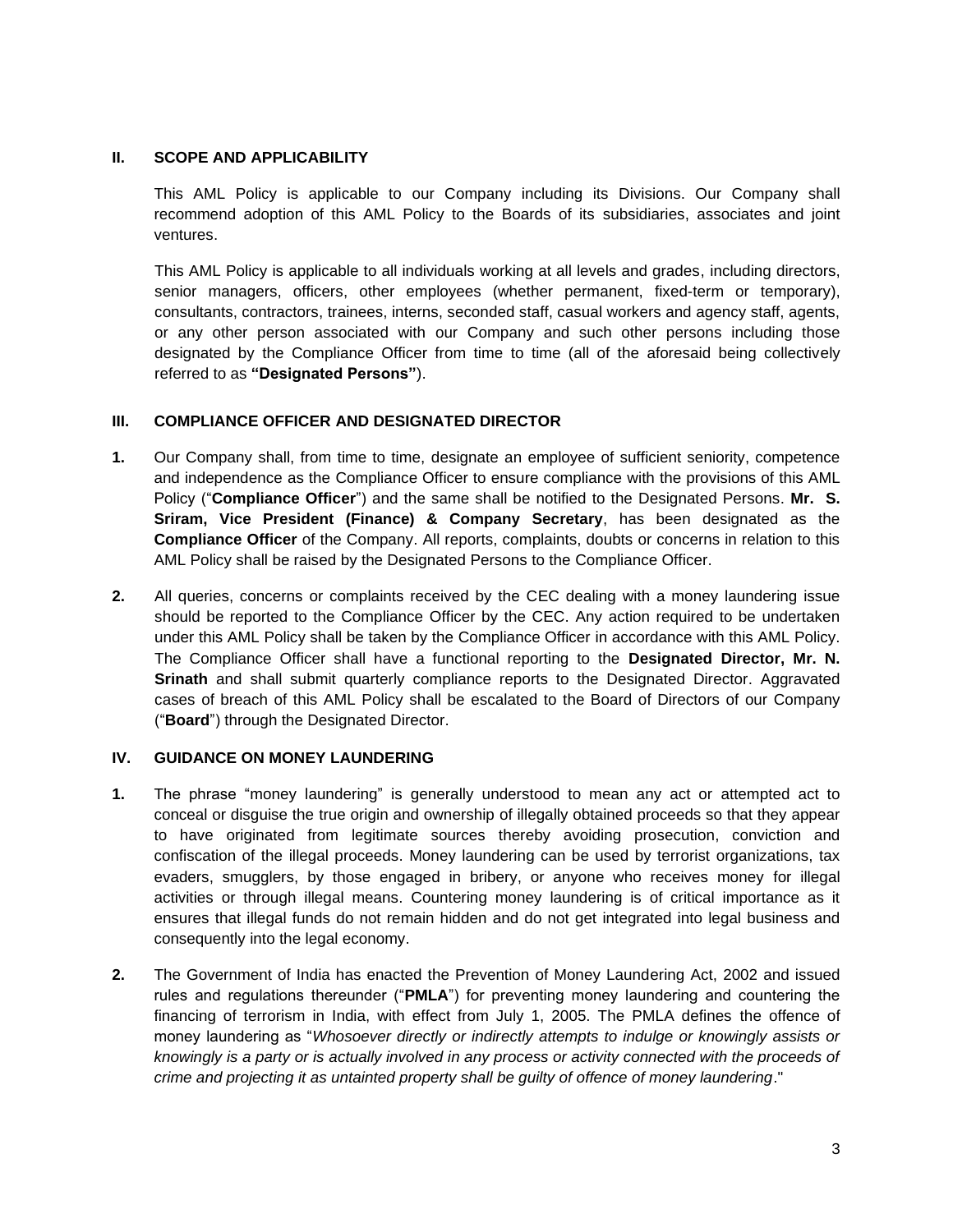The term 'proceeds of crime' has been defined under Section 2(u) of the PMLA as "*any property derived or obtained, directly or indirectly, by any person as a result of criminal activity relating to a scheduled offence or the value of any such property.*" The definition of 'proceeds of crime' also implies that assets can be tainted by conversion. Therefore, if the 'proceeds of crime' are utilized to purchase another asset, by conversion, that asset could also be considered to be a 'proceed of crime' replacing the tainted money. Under the provisions of the PMLA, proceeds of crime can be attached in the possession of any person, whether or not such person was involved in the offence of money laundering.

- **3.** Money laundering usually consists of 3 (three) steps:
	- **a.** Placement: This is the initial stage and during this stage, the money generated from illegal/criminal activity such as sale of drugs, illegal firearms, etc. is disposed of. Funds are deposited into financial institutions or converted into negotiable instruments such as money orders or traveller's cheques. For example, cash received by a drug smuggler can be taken to a bank and changed into a money order or traveller's cheque.
	- **b.** Layering: In this stage, funds are moved into other accounts in an effort to hide their origin and separate illegally obtained assets or funds from their original source. This is achieved by creating layers of transactions, by moving the illicit funds between accounts, between businesses, and by buying and selling assets on a local and international basis until the original source of the money is virtually untraceable. Thus, a trail of unusually complex transactions is created to disguise the original source of funds and thereby make it appear legitimate. For example, money can be moved into and out of various offshore bank accounts through electronic funds transfers.
	- **c.** Integration: Once the illegitimate money is successfully integrated into the financial system, these illicit funds are reintroduced into the economy and financial system and often used to purchase legitimate assets, fund legitimate businesses, or conduct other criminal activity. The transactions are made in such a manner so as to appear as being made out of legitimate funds.
- **4.** Money laundering is a global problem, and many countries, and organizations have enacted laws to combat it. Compliance with AML and anti-terrorism laws and regulations requires an awareness of possible 'Red Flags' or suspicious activities, which may arise in the course of conducting business. When 'Red Flags' are identified, an appropriate level of additional due diligence must be performed and additional approvals should be obtained.

# **V. POTENTIAL RED FLAGS**

- **1.** While an exhaustive list cannot be provided, set out below are indicative actions or situations or parties that Designated Persons should be careful about - which when appearing together or individually should raise 'Red flag' concerns (each, whether or not listed herein, a "Red Flag"):
	- **a.** Customers or suppliers who are connected to countries identified as non-cooperative by the 'Financial Action Task Force on Money Laundering' established by the G-7 Summit in 1987, and international organisations against money laundering;
	- **b.** Customers or suppliers who are reluctant to provide complete information and/or provide insufficient, false, or suspicious information or who are unwilling to comply with our Company's KYC norms as may be in force from time to time;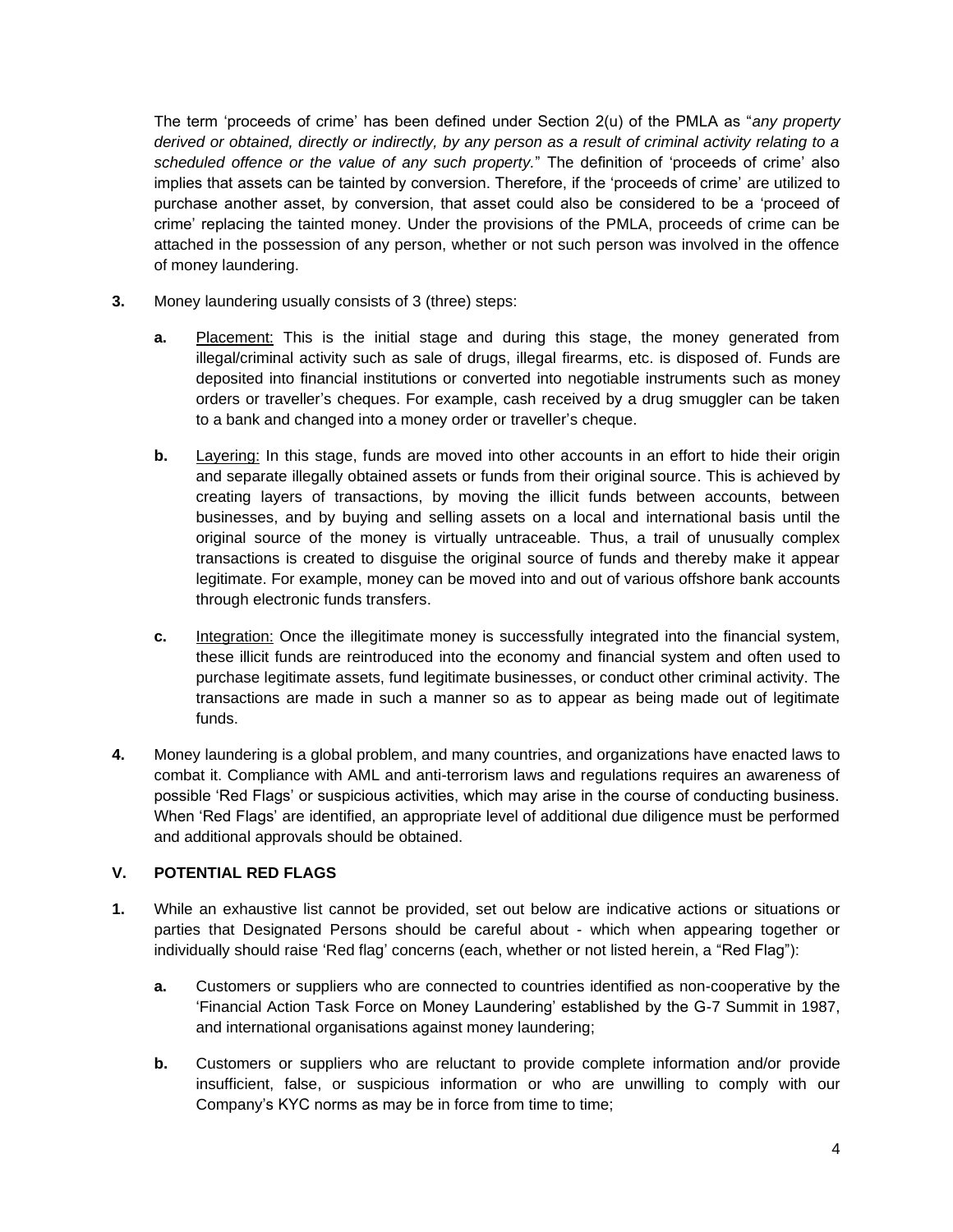- **c.** Customers or suppliers who appear to be acting as an agent for another company or individual, but decline or are reluctant to provide information regarding that company or individual;
- **d.** Customers or suppliers who express concern about, or want to avoid, reporting or recordkeeping requirements;
- **e.** Payments of amounts in excess of Rs. 20,000/- (Rupees Twenty Thousand only) made in cash or cash equivalents, such as money orders, traveller's cheques, internet currencies or prepaid cash cards. Acceptance of such amounts of cash or cash equivalents as a form of payment by our Company is strongly discouraged. Cash payments are commonly used by money launderers, and leave very little in the way of audit trails. Alternative methods of payment which provide a stronger audit trail should be offered. Particular care should be taken with regard to customers and suppliers who structure these payments to avoid the relevant government reporting requirements for cash and cash equivalent payments (for example by making multiple smaller payments or payments from multiple sources);
- **f.** The purchase of products, or a larger volume purchase, that appears to be inconsistent with a customer's normal ordering pattern, and in the absence of any legitimate business reason such as a special price promotion;
- **g.** Complex deal structures or payment patterns that reflect no real business purpose or economic sense;
- **h.** Requests for payment to be made through an unrelated country or to an unrelated third party;
- **i.** Multiple partial payments from various parties on behalf of a single customer and/or multiple partial payments from various locations. Also included are "double endorsed" or "third party" cheques, where a customer endorses over to a company as payment for their invoice a cheque that was originally made out to the customer;
- **j.** Customers or suppliers whose address is not a physical site;
- **k.** Customers making a funds deposit followed by an immediate request that the money be wired out or transferred to a third party, or to another firm, without any apparent business purpose;
- **l.** Customers paying in one form of payment and then requesting a refund of the payment in another form e.g. paying by credit card and requesting a wire transfer or cash refund.

### **VI. COMPLIANCE STEPS:**

Each Designated Person is required to ensure that he/she undertakes the following steps in the course of the business operations of our Company:

**1.** Know your business partners: Where appropriate, Designated Persons should conduct integrity assessments and other due diligence exercises and be familiar with business practices of customers and suppliers.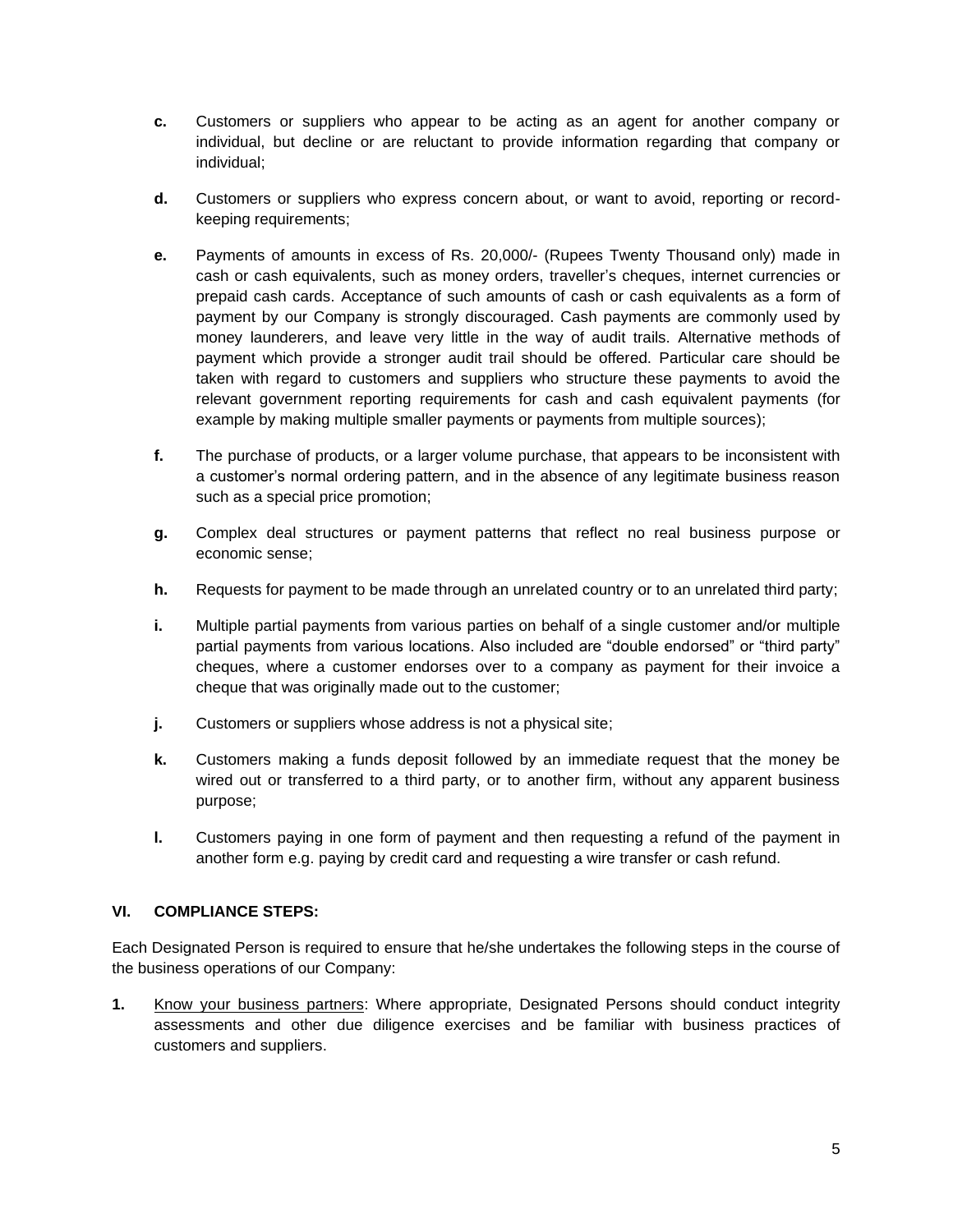- **2.** Monitor financial activity: Designated Persons are required to observe and record payments and transactions consistent with all established policies and procedures and follow global financial standards for acceptable forms of payment.
- **3.** Keep complete records: Designated Persons should always keep current, complete and accurate records of every business transaction.
- **4.** Report any suspicious activity: Each Designated Person has an obligation under this AML Policy to immediately and, without delay, report to the Compliance Officer any **Suspicious Transaction** *(as defined below)* or suspicious activity or 'Red Flag' concern **("Report")**. Each Designated Person shall be aware of and follow country legal requirements for the reporting of cash transactions.

A "**Suspicious Transaction**" includes an attempted transaction, whether or not made in cash, which to a person acting in good faith:

- **a.** gives rise to a reasonable ground of suspicion that it may involve the proceeds of an offence specified in the schedule to the PMLA, regardless of the value involved; or
- **b.** appears to be made in circumstances of unusual or unjustified complexity; or
- **c.** appears to have no economic rationale or bona-fide purpose; or
- **d.** gives rise to a reasonable ground of suspicion that it may involve financing of the activities relating to terrorism or other forms of criminal activity.
- **5.** Reporting/action by the Compliance Officer: When setting up internal procedures, the Compliance Officer may adopt a 'risk-based approach' to KYC and AML compliances. Consequently, there will be circumstances when it will be both necessary and permissible to apply commercial judgment to a Report received by the Compliance Officer. Based on the facts and circumstances of an incident covered in a Report, the Compliance Officer shall take one or more steps, such as (a) probe into the incident himself/herself, (b) set up an internal enquiry into the incident, (c) in case of Aggravated Cases determine and recommend whether a reporting of the incident should be made to the appropriate authority. (Aggravated Cases shall mean incidents of AML that need to be reported to relevant regulatory or enforcement authorities, for example the Financial Intelligence Unit, India. All Aggravated Cases must be escalated, without delay, by the Designated Director to the Board).
- **6.** Cooperate fully for enforcing anti-money laundering laws: The Compliance Officer shall be the Company's point of contact for coordinating with all law enforcement and regulatory agencies for all compliance reporting and investigations. Designated Persons shall render full support to the Compliance Officer as well as cooperate fully with any internal investigation team set up by the Compliance Officer or the Designated Director or the Board, or with any external investigation.
- **7.** Maintenance of records: Records confirming the identity of customers, suppliers, contractors, investors and other persons should be retained for such number of years as prescribed in the Know-Your-Customer policy of our Company, if and when adopted by the Company, which will be aligned with the policy adopted by Tata Sons Limited, if any. The responsibility of complying with the Policy will be with the Compliance Officer, who will report to the Audit Committee, any instances of non-compliance.

### **VII. VIOLATIONS:**

Violations under this AML Policy include the following actions by Designated Persons: